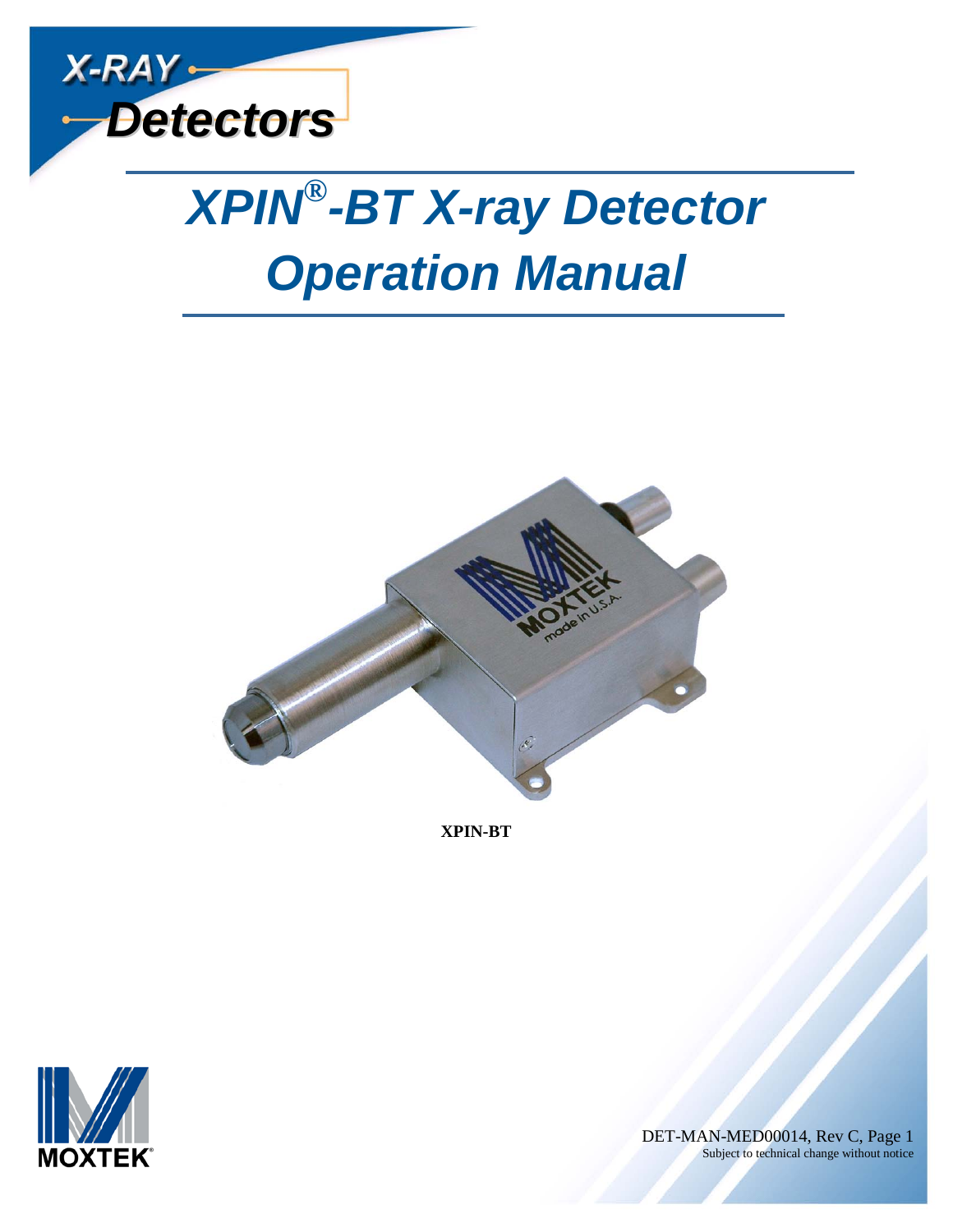# **XPIN<sup>®</sup>-BT X-Ray Detector**<br>**Operation Manual**

#### **Contents**

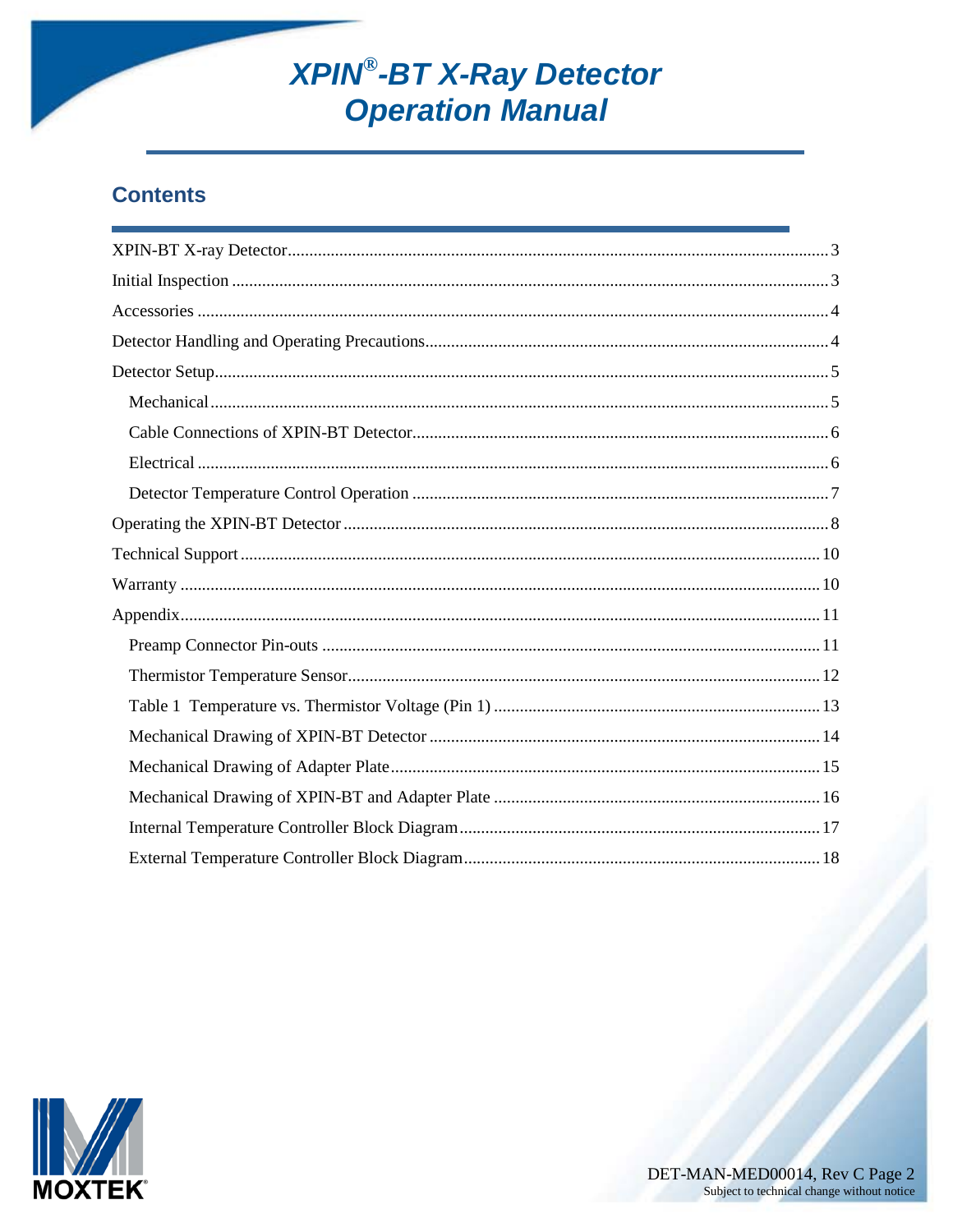#### <span id="page-2-0"></span>**XPIN-BT X-ray Detector**

The XPIN-BT detector is a compact, low-cost Energy Dispersive X-Ray Florescence (EDXRF) detector. The XPIN-BT combines a silicon PIN diode, a Moxtek ultra-low-noise JFET, and a high performance two-stage thermoelectric cooler (TEC) achieving great resolution and x-ray sensitivity. The XPIN preamp provides a low-noise signal output to an analog or digital pulse shaping amplifier. This detector does not require any external cooling. *The XPIN-BT package is ideal for benchtop and portable applications requiring simple mounting, automatic temperature control, and metal preamp shielding*

#### <span id="page-2-1"></span>**Initial Inspection**

When the XPIN-BT detector is received, it should be unpacked and inspected as soon as possible. Inspect the detector and DuraBeryllium® window for any damage that may have resulted during shipping. If the detector has been damaged, please contact Moxtek immediately (see Figure 1). A serial number for identifying each detector is located on the preamp detector case.



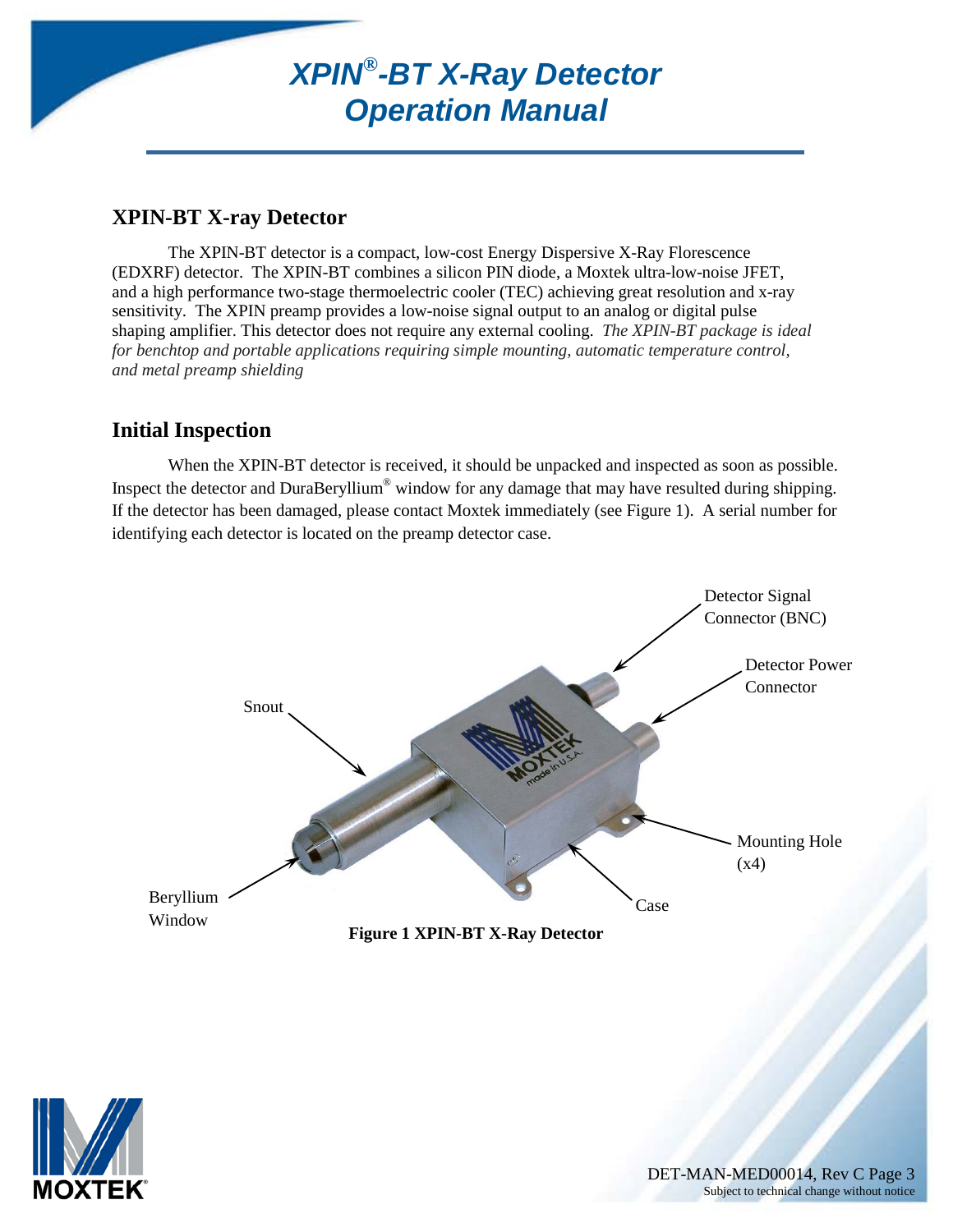#### <span id="page-3-0"></span>**Accessories**

(Ordered separately)

- Mechanical Adapter Plate (see Figure 2)
- Signal BNC Cable (see Figure 3)
- Power Lemo Cable (see Figure 4)





**Figure 2 Adapter Plate Figure 3 Signal BNC Cable Figure 4 Power Lemo Cable**



#### <span id="page-3-1"></span>**Detector Handling and Operating Precautions**

Care must be taken not to damage the beryllium window. Excessive shock can damage both the detector and the thermoelectric cooler. Do not drop or allow the detector to strike any surface.

**CAUTION:** *Moxtek detectors contain beryllium. Inhaling beryllium dust causes lung disease. Refer to the Beryllium Material Safety Data Sheet (MSDS).* 

**CAUTION:** *The beryllium window can be easily damaged by improper treatment. Do NOT touch the beryllium window surface with anything, including a cotton swab or soft brush. Sudden impacts can damage the window.*

**CAUTION:** *Do not remove the lid from the case. If problems occur, contact Moxtek. The warranty will be voided if the lid is removed.*

**CAUTION:** *When supplying the detector with high voltage (HV), take precautions to avoid electric shock.*

**CAUTION:** *Check local, state, and/or federal regulations before disposing of the detector.*

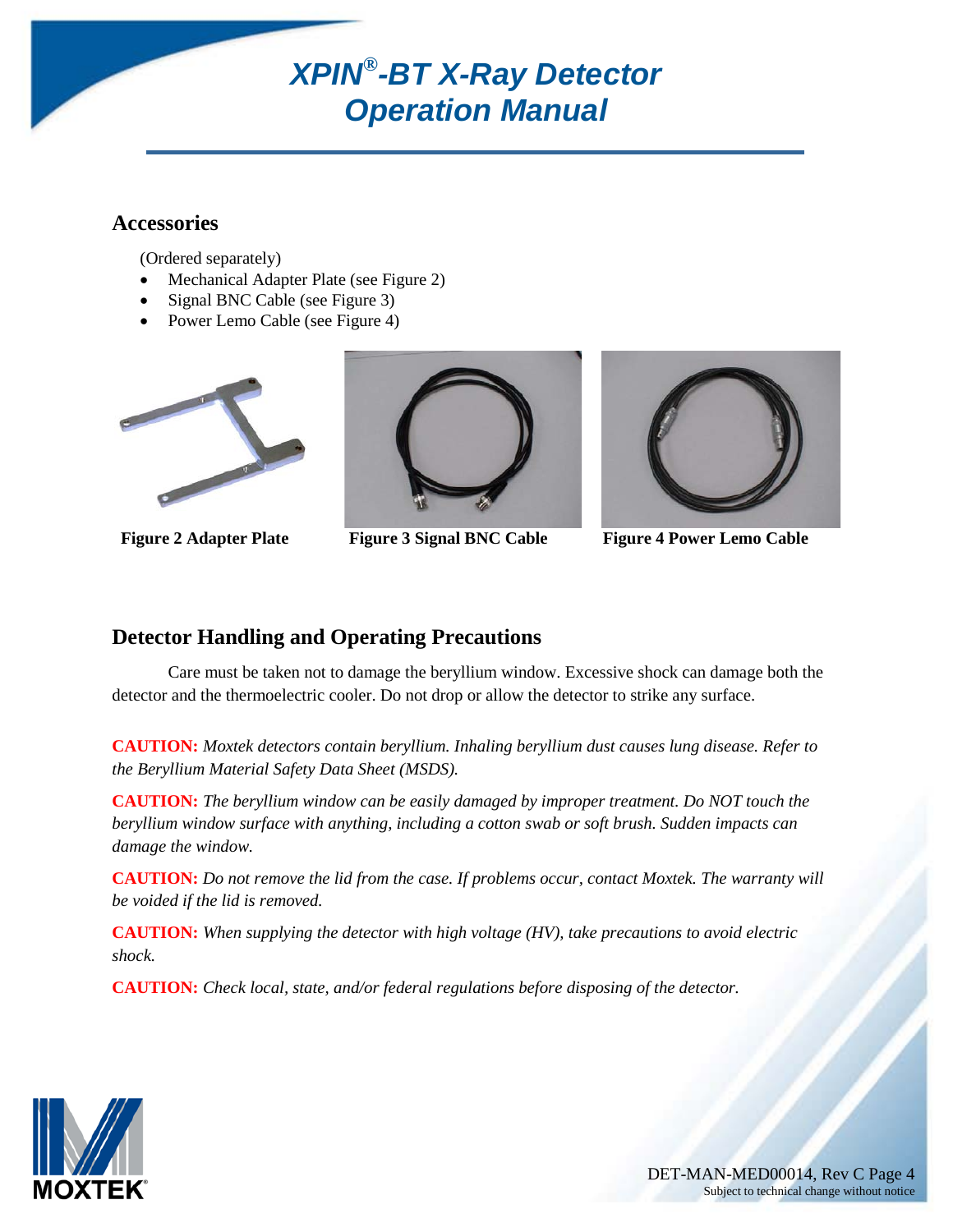#### <span id="page-4-0"></span>**Detector Setup**

#### <span id="page-4-1"></span>**Mechanical**

The XPIN-BT detector is equipped with mounting holes so it can be mounted to a fixture. Mounting the detector to a metal fixture will help keep the detector cool in ambient temperatures greater than 40°C. It may be necessary to use a fan to cool the detector if the heat sinking is not adequate. Mechanical drawings for mounting are included in the Appendix.

An optional adapter plate is available for detector use in a customer's existing mounting block. To attach the adapter to the detector, slide the adapter under the connectors in the back of the detector, align the adapter's two mounting screw holes with those on the detector and then secure the adapter with the two mounting screws (see Figure 5).



**Figure 5 Adapter Plate Attached to Detector**

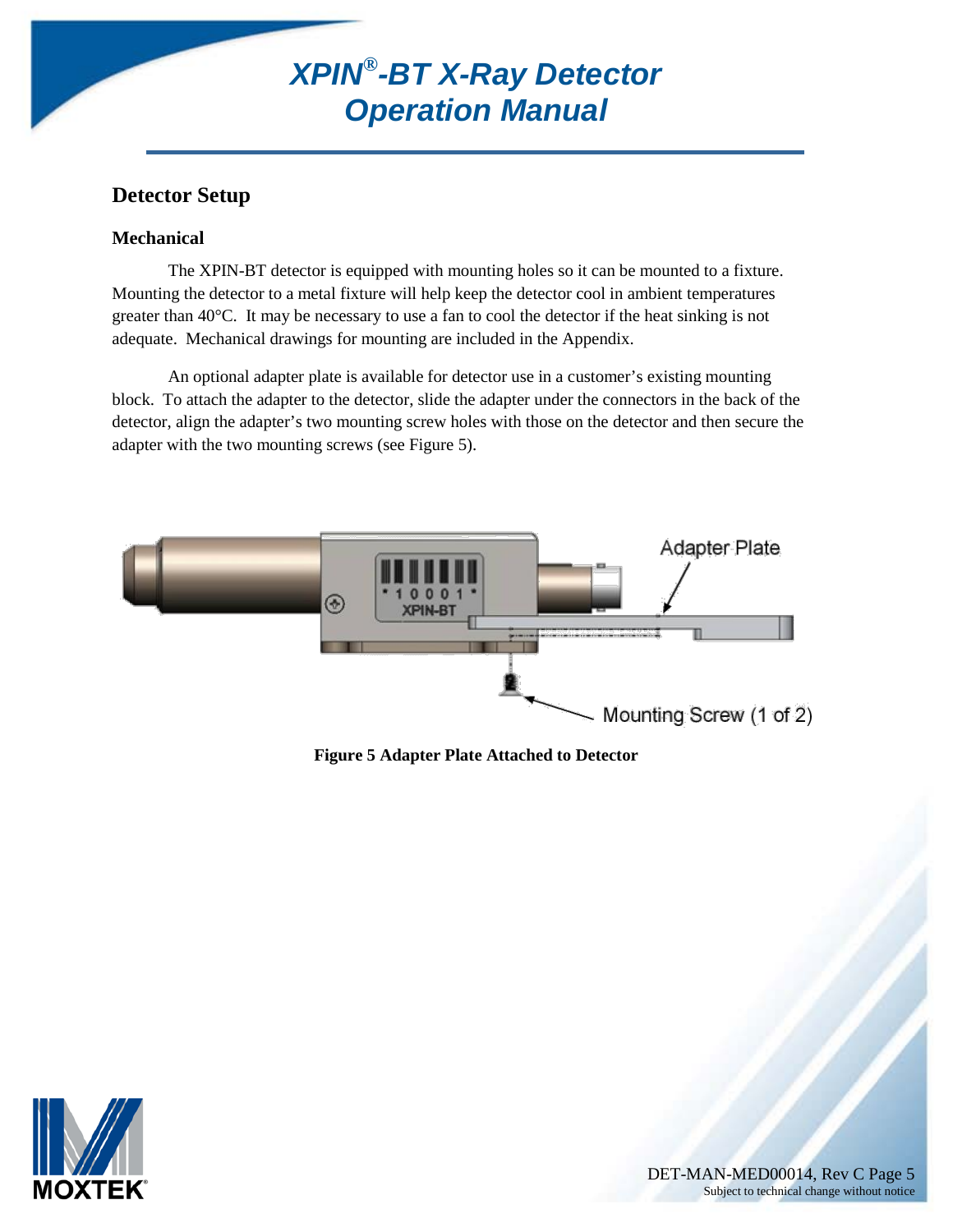

#### <span id="page-5-0"></span>**Cable Connections of XPIN-BT Detector**

Refer to Figure 6

- Connect one end of the power cable to the power connector of the detector, and the other end to the detector power supply.
- Connect one end of the BNC cable to the signal connector of the detector, and the other end to digital pulse processor or an analog pulse shaping amplifier.
- Ensure there are no ground loops between the detector, x-ray source, power supply, or other supporting electronics which could result in unwanted noise in the system.



**Figure 6 Power and Signal Cable Attached**

#### <span id="page-5-1"></span>**Electrical**

Four voltages are required to operate the XPIN detector:

(See Appendix, Preamp Connector Pinouts)

- $-9V$  ( $\pm$  5%) @35mA for preamplifier power (Pin 3)
- $+9V (\pm 5\%)$  @ 55mA for preamplifier power (Pin 4)
- +170VDC for PIN Diode bias (Pin 2)
- TE Cooler voltage (Pin 6,5) (See Appendix, Temperature Control Operation)

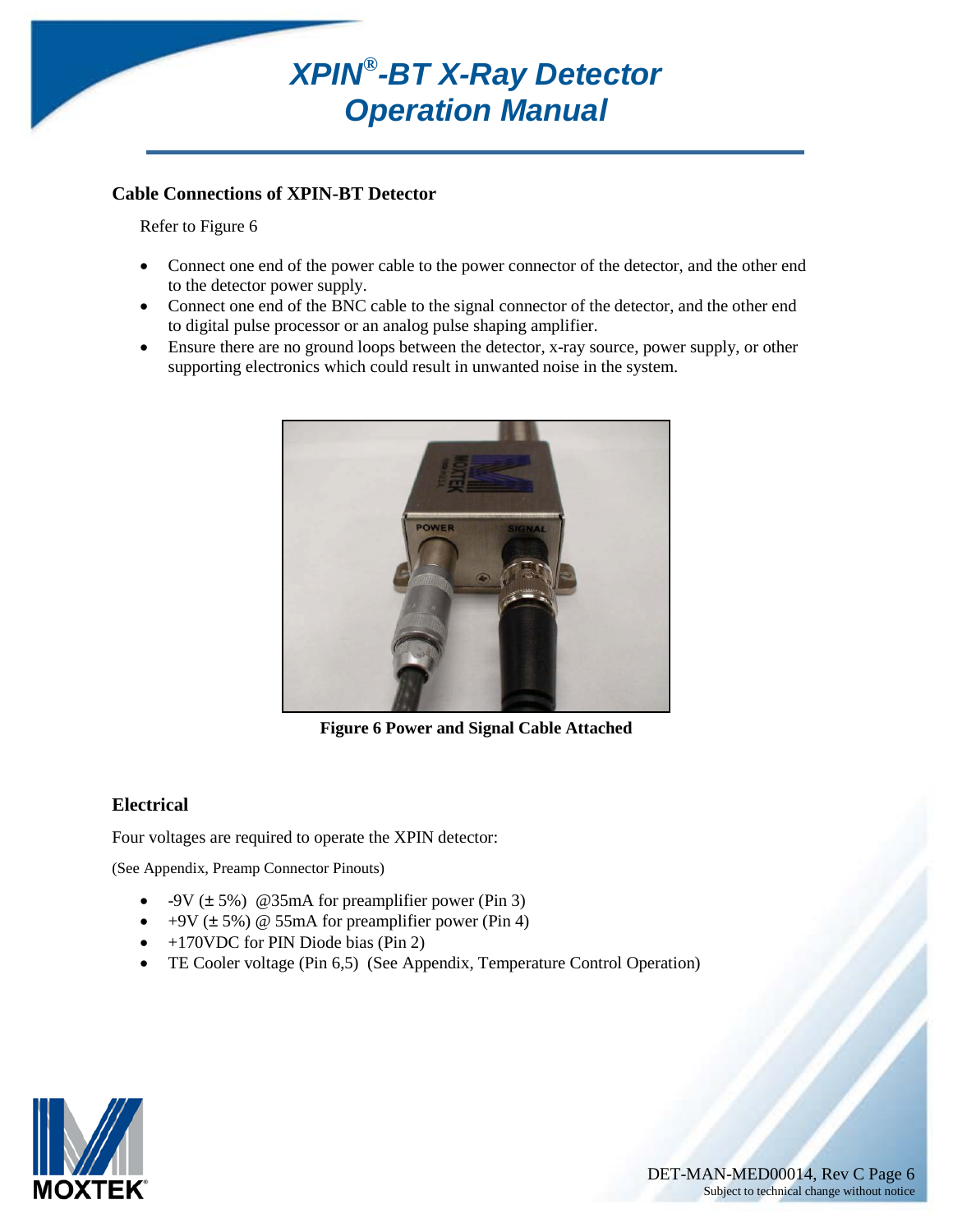#### <span id="page-6-0"></span>**Detector Temperature Control Operation**

There are two methods of operation for controlling the detectors internal temperature. The first method is using the internal temperature controller built into the preamplifier. *This internal temperature controller is the standard configuration*. To operate the internal temperature controller 5V @ 1A is applied to the TE cooler power pin 6. Pin 5 is the return ground. When the preamplifier is configured with internal temperature controller, Pin 1 is an open collector output that can be used to determine if the detector is at temperature. When the detector is at temperature, Pin 1 is shorted to ground. When the detector is not at temperature this Pin 1 is floating.

If operating the detector with an external temperature controller, the preamplifier needs to be reconfigured. This method of temperature control is not standard. The voltage on Pin 1 becomes proportional to the temperature of the detector (see the Appendix for the Voltage to Temperature Chart). Pin 6 is the control voltage which ranges from 0 to 3.5V at 0.56A max. Pin 5 remains the return ground for the TE cooler. Increasing the voltage on Pin 6 will cool the detector and decreasing the voltage will allow the detector to warm up.



DET-MAN-MED00014, Rev C Page 7<br>Subject to technical change without notice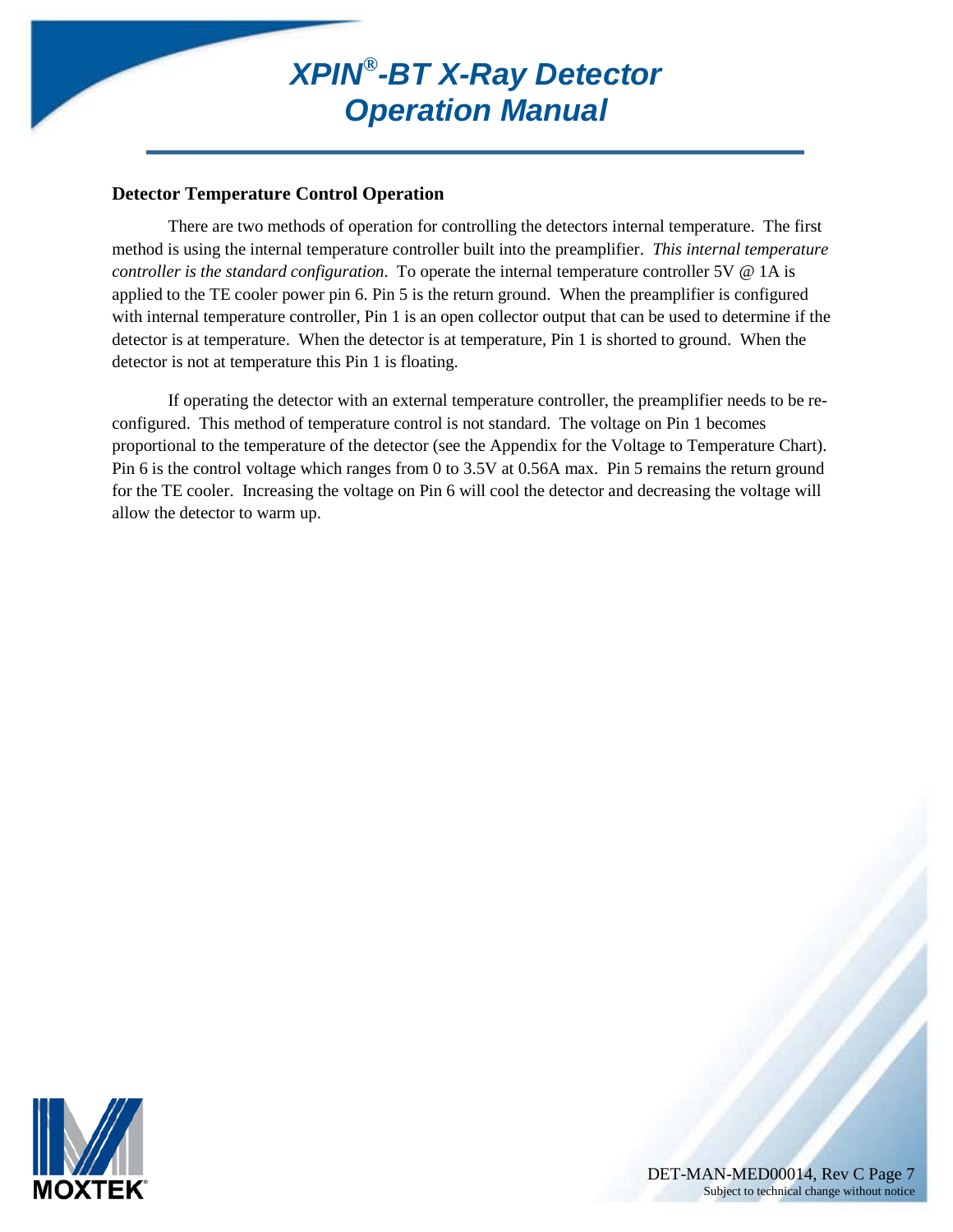#### <span id="page-7-0"></span>**Operating the XPIN-BT Detector**

When operating the XPIN-BT X-ray Detector, adhere to the maximum input specifications listed in the product datasheet. This document can be downloaded at our company website: [www.moxtek.com.](http://www.moxtek.com/)

Attach the detector to a power supply using the power cable and attach the BNC signal cable to a digital pulse processor or to an analog pulse shaping amplifier. Turn on the power to the preamplifier and then wait until the temperature controller has stabilized to the operating temperature before collecting spectrum. The resolution of the detector is not stable until the temperature is at the operating temperature. The standard internal temperature controller is setup to operate the detector at -35°C. When operating the detector manually you can operate the detector at any desired temperature, however it is recommended that the detector be operated colder than -25°C. Operating the detector at temperatures warmer than -25°C will significantly reduce the resolution of the detector.

When the detector is operating, the signal out will look like a saw tooth ramp (shown in Figure 7.) The x-ray events are contained on the slope of the ramp. The detector will rail if a reset pulse is not set to bring the ramp back to the top. This is called a Reset Event. During the Reset Event there is no signal.



**Figure 7 Ramp Signal**

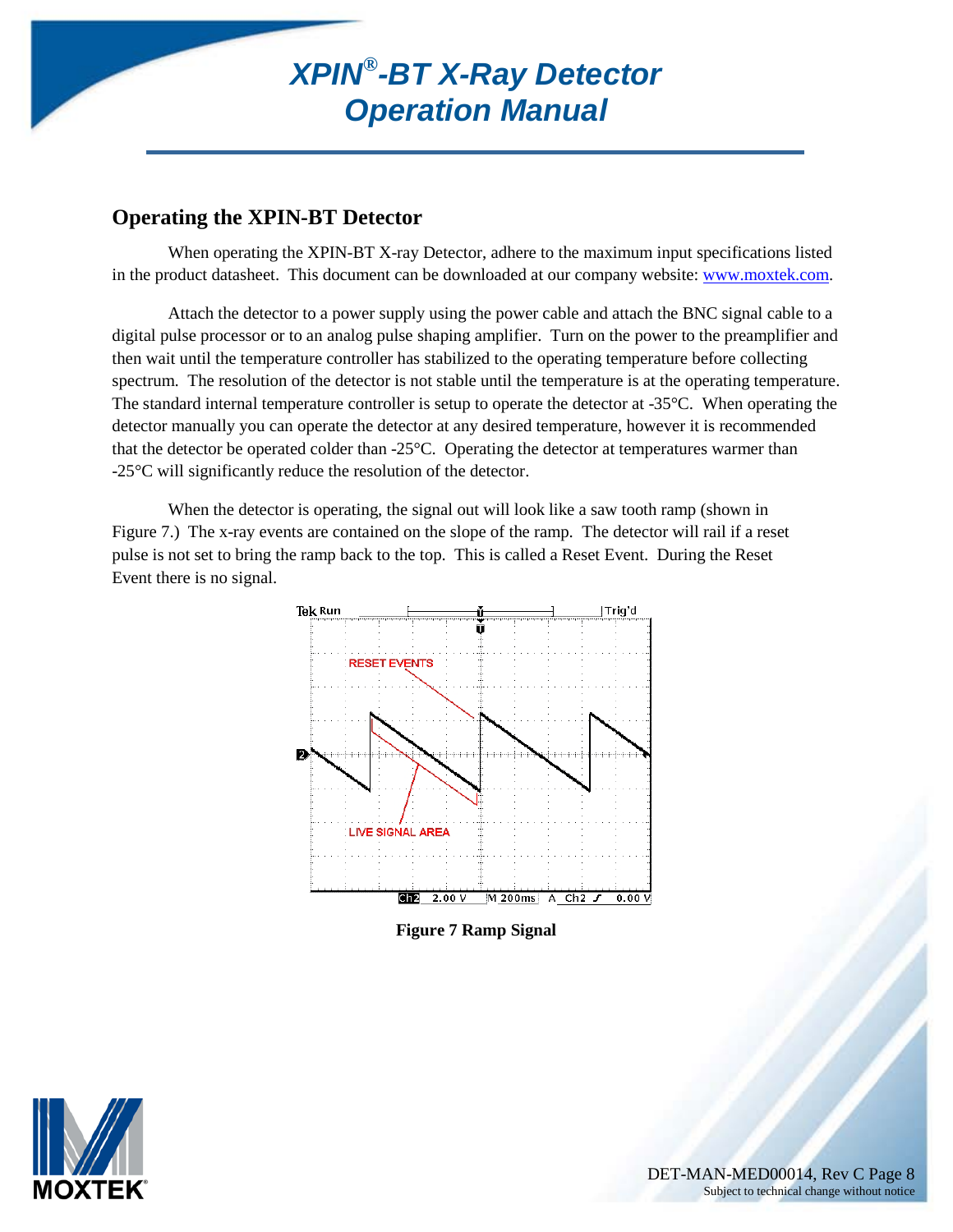

Figure 8 shows a typical reset. The Reset Event is typically less then 20µS and goes from  $-2V$  to  $+2V$ .



#### **Figure 8 Reset Event**

When the detector senses an x-ray, a step is created during the live signal area of the ramp. The height of the step corresponds to the energy of the x-ray, with larger steps meaning higher energy (see Figure 9).



#### **Figure 9 X-Ray Events**

The Detector Ramp signal is typically connected to a pulse shaping amplifier (PSA) or digital pulse processor (DPP) which converts the steps into pulses. The output of the PSA or DPP is connected to a Multi-Channel Analyzer (MCA) where the data is stored and downloaded to a computer for analysis.

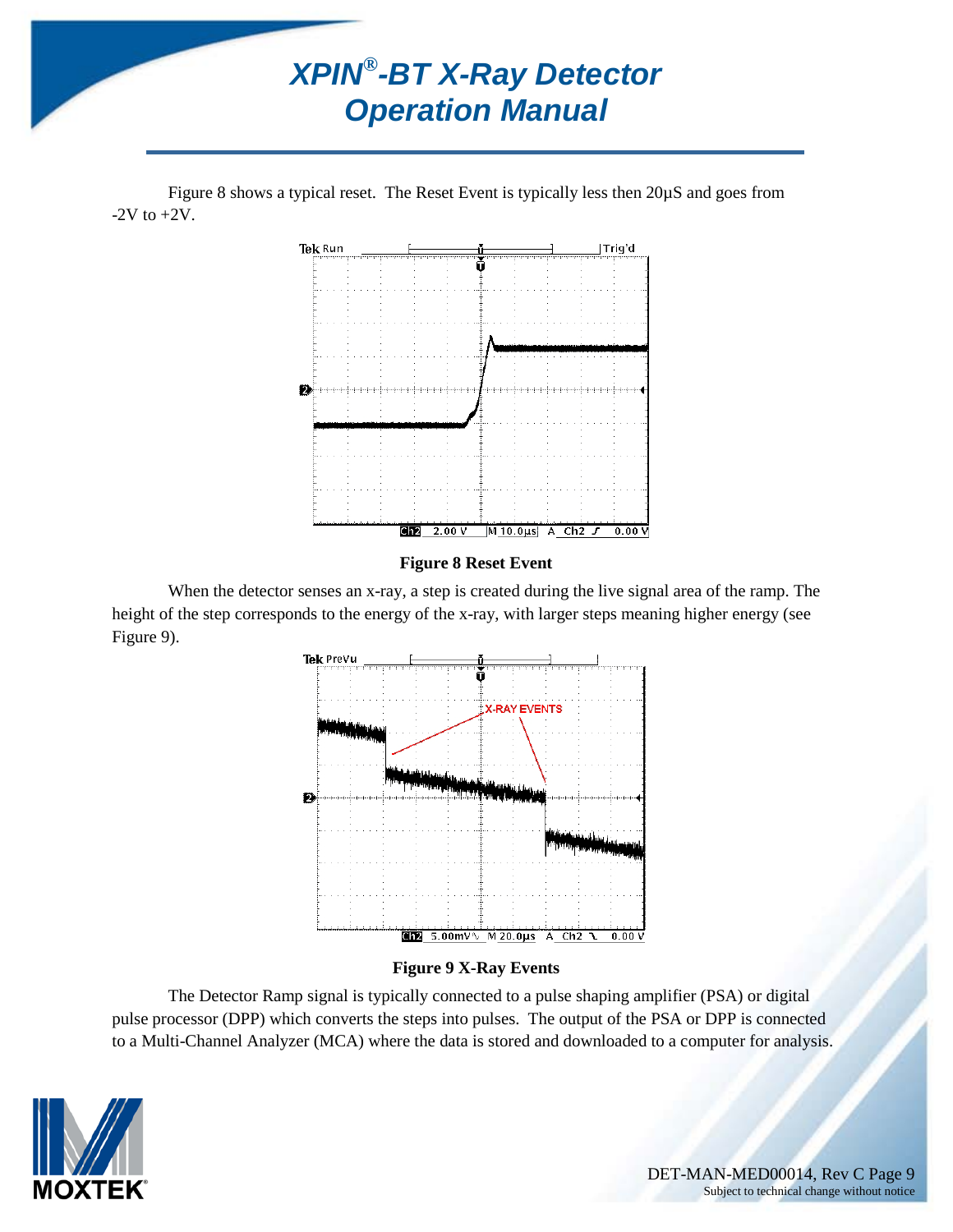#### <span id="page-9-0"></span>**Technical Support**

For product technical support, please contact Moxtek at 801-225-0930 or at [www.moxtek.com.](http://www.moxtek.com/)

#### <span id="page-9-1"></span>**Warranty**

Please contact Moxtek for product warranty information (801) 225-0930. Failure to adhere to the specifications listed in the product datasheet and this operation manual may damage the detector and void the detector warranty.



DET-MAN-MED00014, Rev C Page 10<br>Subject to technical change without notice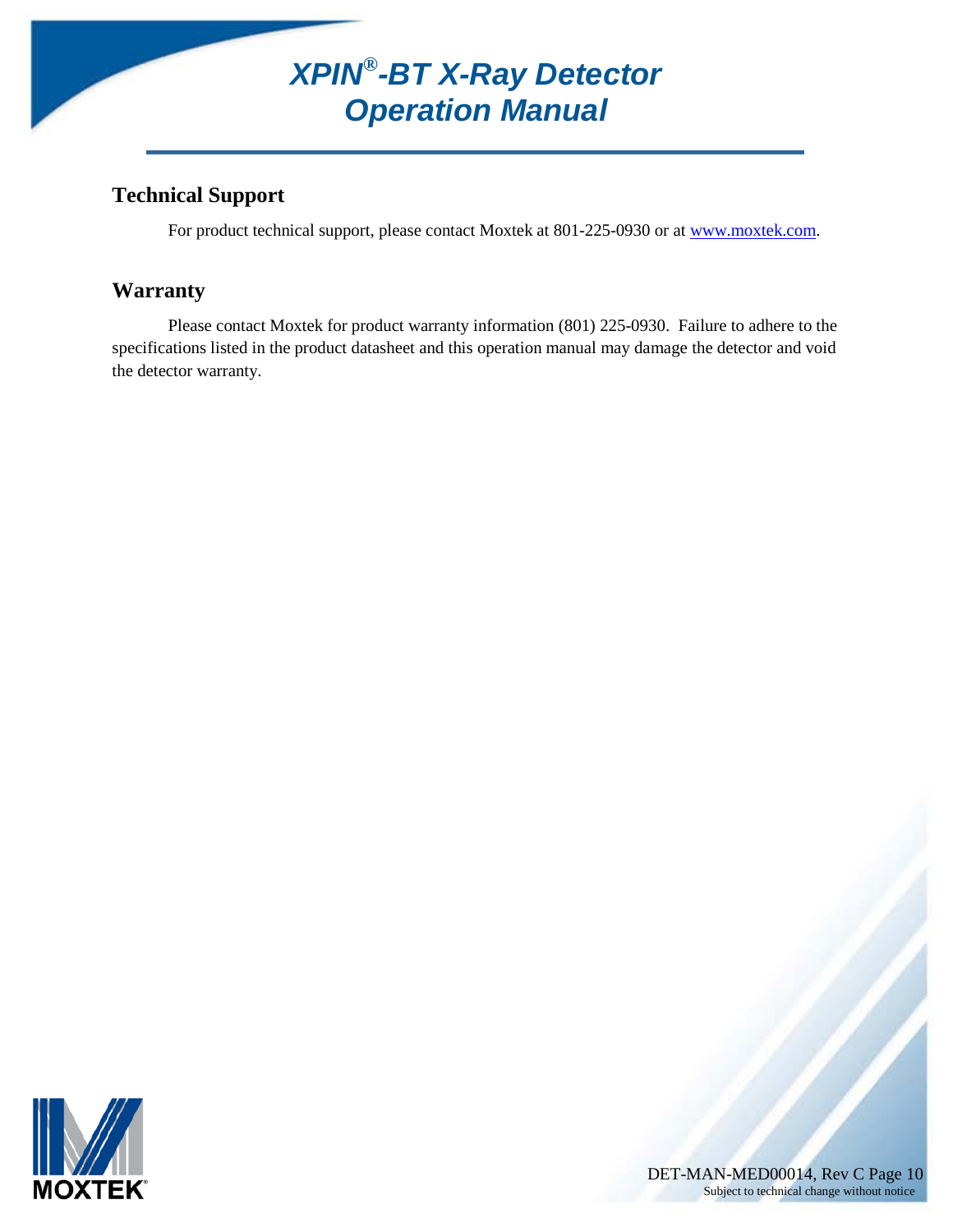#### <span id="page-10-0"></span>**Appendix**

#### <span id="page-10-1"></span>**Preamp Connector Pin-outs**



**Figure 10 Preamp Connector Pin-outs**

| <b>Power Connector Standard</b><br><b>Internal Temperature Control</b> |                                   |                |  |  |
|------------------------------------------------------------------------|-----------------------------------|----------------|--|--|
| Pin                                                                    | <b>Description</b>                | <b>Set</b>     |  |  |
| 1                                                                      | <b>Ready Signal</b>               | Open Collector |  |  |
| $\mathbf{2}$                                                           | <b>High Voltage</b>               | $+170$ VDC     |  |  |
| 3                                                                      | <b>Detector Power</b>             | - 9 VDC        |  |  |
| 4                                                                      | $+9$ VDC<br><b>Detector Power</b> |                |  |  |
| 5                                                                      | <b>Temperature GND</b>            | GND            |  |  |
| 6                                                                      | <b>Temp Control Power</b>         | $+5$ VDC       |  |  |
| <b>Shield</b>                                                          | Detector Ground                   | GND            |  |  |

| <b>Power Connector</b><br><b>External Temperature Control</b> |                            |                |  |  |
|---------------------------------------------------------------|----------------------------|----------------|--|--|
| Pin                                                           | <b>Description</b>         | <b>Set</b>     |  |  |
| 1                                                             | <b>Temperature Out</b>     | (see Appendix) |  |  |
| $\mathbf{2}$                                                  | High Voltage               | +170 VDC       |  |  |
| 3                                                             | <b>Detector Power</b>      | - 9 VDC        |  |  |
| 4                                                             | <b>Detector Power</b>      | $+9$ VDC       |  |  |
| 5                                                             | <b>Temperature GND</b>     | <b>GND</b>     |  |  |
| 6                                                             | <b>TEC Control Voltage</b> | $0$ to 3.5 VDC |  |  |
| <b>Shield</b>                                                 | Detector Ground            | GND            |  |  |

**Signal Connector (BNC) Contact Description Pin** Detector Signal shield Signal GND

Preamplifier Power connector part number: Manufacture: Lemo Part #: EPL.1S.306.HLN

Mating connector: Manufacture: Lemo Part #: FFA.1S.306.CLA57



DET-MAN-MED00014, Rev C Page 11<br>Subject to technical change without notice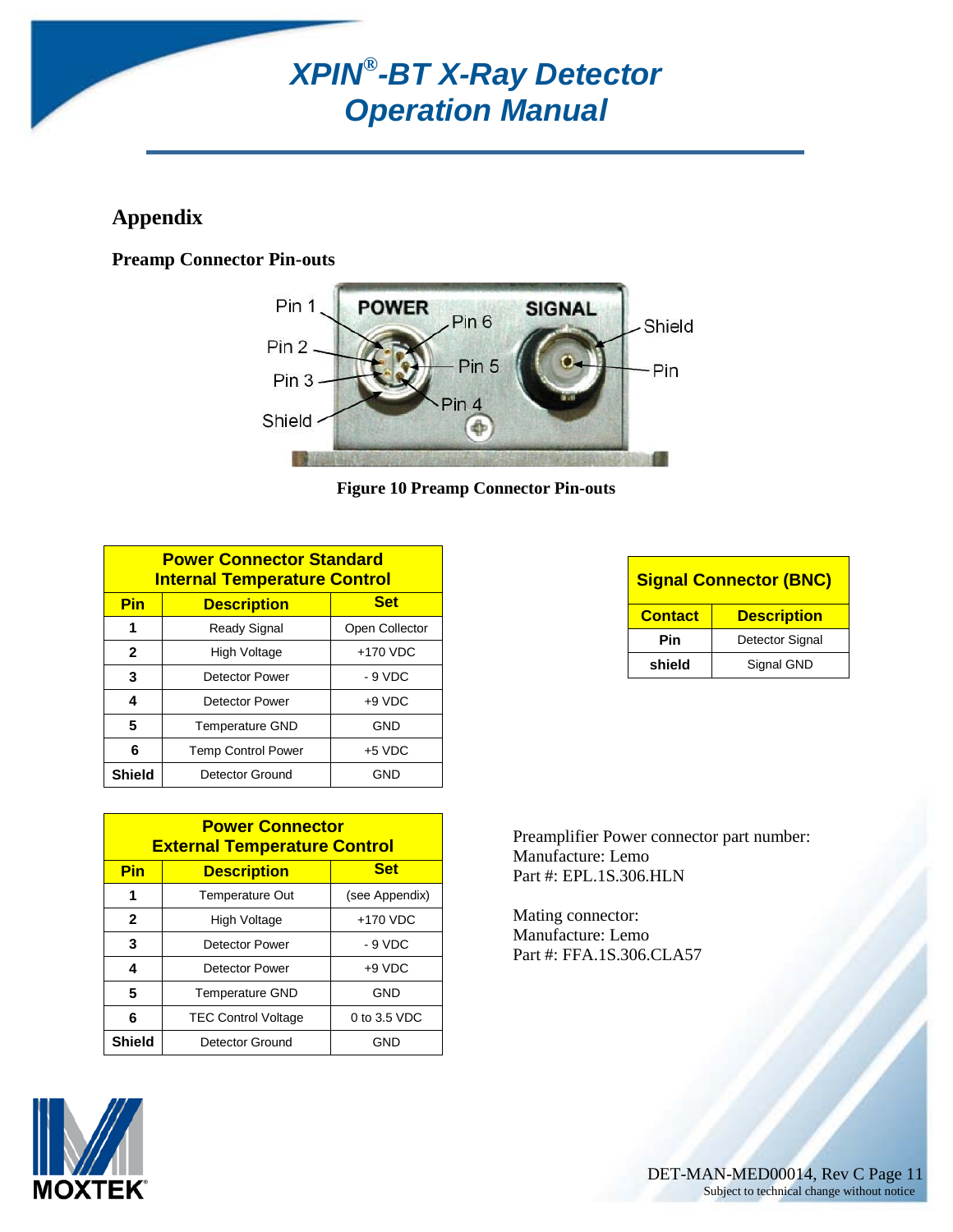#### <span id="page-11-0"></span>**Thermistor Temperature Sensor**

The thermistor is a temperature sensitive resistor. The output of the thermistor is buffered to create feedback voltage on Pin 1 of the power connector. Refer to Table 3 and equation below for thermistor temperature vs. Pin 1 feedback voltage.

**Thermistor:** Betatherm 0.3K1CG2

**Thermistor Equation:**

$$
T = \frac{1}{A + B * LN(R) + C * LN(R)^3} - 273.15
$$

#### *Where:*

 $T = Temperature °C$ R = Thermistor Resistance  $\Omega$  $A = 0.0018590668$  $B = 0.0002367000$  $C = 0.0000007811$ 

R is the resistance of the thermistor. The resistance of the thermistor can be calculated from the voltage on pin 1 using the following equation.

#### **Thermistor Equation**

$$
R = \frac{V^* R_1}{V_s - V}
$$

Where:  $R = Thermistor \Omega$  $R_1$  = Pull-Up Resistor (3.32KQ) V = Output Voltage V<sub>s</sub> = Supply Voltage (typ +5 Volts)



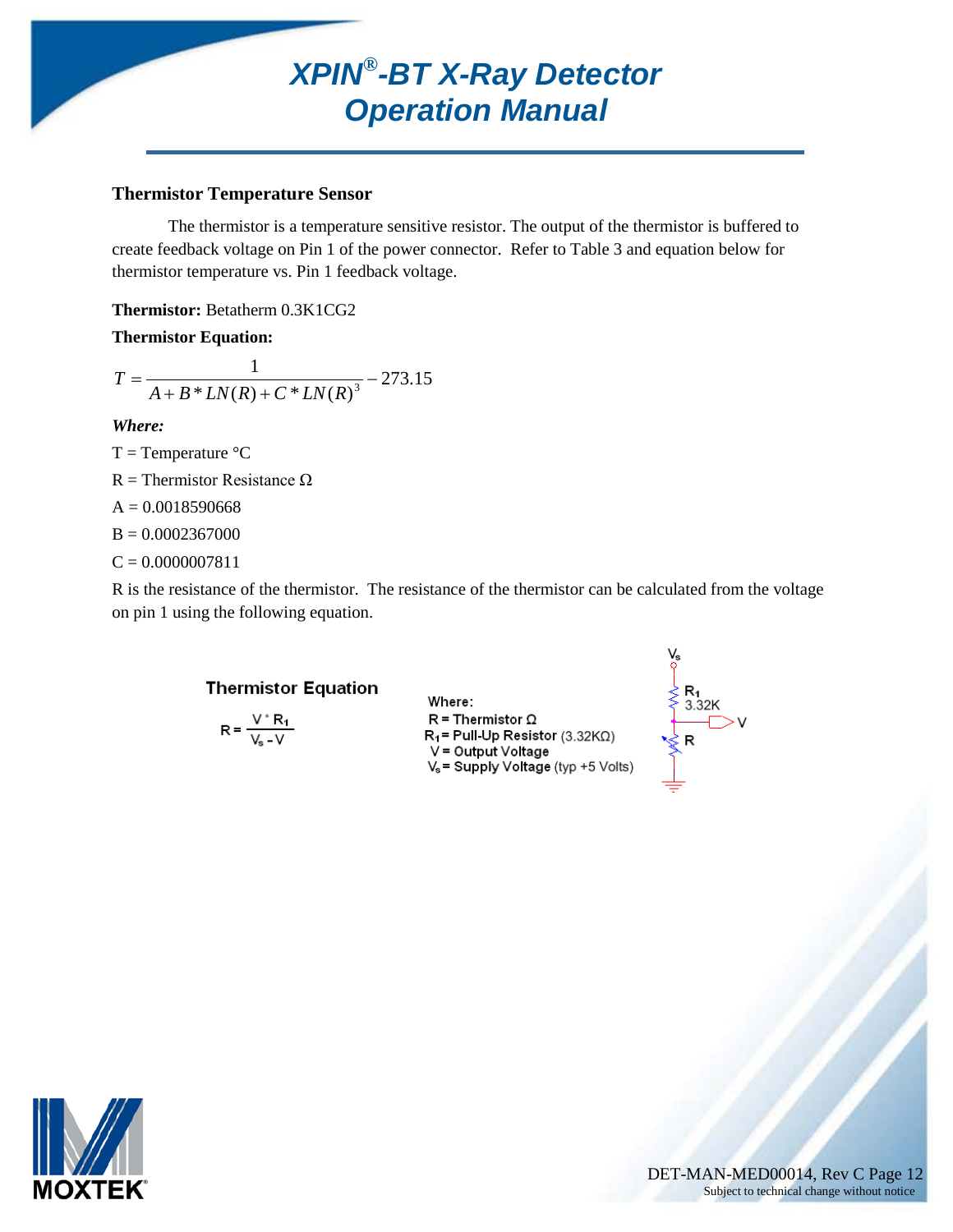#### <span id="page-12-0"></span>**Table 1 Temperature vs. Thermistor Voltage (Pin 1)**

| Temp <sup>°</sup> C | <b>Volts</b> |
|---------------------|--------------|
| 50                  | 0.184        |
| 49                  | 0.190        |
| 48                  | 0.196        |
| 47                  | 0.203        |
| 46                  | 0.209        |
| 45                  | 0.216        |
| 44                  | 0.223        |
| 43                  | 0.230        |
| 42                  | 0.238        |
| 41                  | 0.246        |
| 40                  | 0.254        |
| 39                  | 0.262        |
| 38                  | 0.271        |
| 37                  | 0.280        |
| 36                  | 0.289        |
| 35                  | 0.298        |
| 34                  | 0.308        |
| 33                  | 0.319        |
| 32                  | 0.329        |
| 31                  | 0.340        |
| 30                  | 0.351        |
| 29                  | 0.363        |
| 28                  | 0.375        |
| 27                  | 0.388        |
| 26                  | 0.401        |
| 25                  | 0.414        |
| 24                  | 0.428        |
| 23                  | 0.443        |
| 22                  | 0.457        |
| 21                  | 0.473        |
| 20                  | 0.489        |
| 19                  | 0.505        |
| 18                  | 0.522        |
| 17                  | 0.540        |
| 16                  | 0.558        |
| 15                  | 0.576        |
| 14                  | 0.596        |
| 13                  | 0.616        |
| 12                  | 0.636        |
| 11                  | 0.657        |
| 10                  | 0.679        |
| 9                   | 0.702        |

| Temp °C                 | <b>Volts</b> |
|-------------------------|--------------|
| 8                       | 0.725        |
| 7                       | 0.750        |
| 6                       | 0.774        |
| 5                       | 0.800        |
| 4                       | 0.826        |
| 3                       | 0.854        |
| $\overline{\mathbf{c}}$ | 0.881        |
| $\overline{1}$          | 0.910        |
| 0                       | 0.940        |
| $-1$                    | 0.970        |
| $-2$                    | 1.002        |
| $-3$                    | 1.034        |
| -4                      | 1.067        |
| $-5$                    | 1.101        |
| $-6$                    | 1.136        |
| $-7$                    | 1.172        |
| -8                      | 1.209        |
| -9                      | 1.246        |
| $-10$                   | 1.285        |
| $-11$                   | 1.324        |
| $-12$                   | 1.365        |
| $-13$                   | 1.406        |
| $-14$                   | 1.449        |
| $-15$                   | 1.492        |
| $-16$                   | 1.536        |
| $-17$                   | 1.581        |
| $-18$                   | 1.627        |
| $-19$                   | 1.673        |
| $-20$                   | 1.721        |
| $-21$                   | 1.769        |
| $-22$                   | 1.818        |
| $-23$                   | 1.868        |
| $-24$                   | 1.919        |
| $-25$                   | 1.970        |
| $-26$                   | 2.022        |
| $-27$                   | 2.075        |
| $-28$                   | 2.128        |
| $-29$                   | 2.182        |
| $-30$                   | 2.237        |
| $-31$                   | 2.292        |
| $-32$                   | 2.347        |
| $-33$                   | 2.402        |

| Temp °C | <b>Volts</b> |
|---------|--------------|
| $-34$   | 2.458        |
| $-35$   | 2.515        |
| $-36$   | 2.571        |
| $-37$   | 2.628        |
| $-38$   | 2.684        |
| $-39$   | 2.741        |
| -40     | 2.798        |
| $-41$   | 2.854        |
| $-42$   | 2.911        |
| $-43$   | 2.967        |
| $-44$   | 3.023        |
| $-45$   | 3.079        |
| $-46$   | 3.134        |
| $-47$   | 3.189        |
| $-48$   | 3.244        |
| $-49$   | 3.298        |
| $-50$   | 3.351        |
| $-51$   | 3.403        |
| $-52$   | 3.455        |
| $-53$   | 3.507        |
| $-54$   | 3.557        |
| $-55$   | 3.607        |
| $-56$   | 3.656        |
| $-57$   | 3.704        |
| $-58$   | 3.750        |
| $-59$   | 3.797        |
| -60     | 3.842        |
| $-61$   | 3.886        |
| -62     | 3.929        |
| $-63$   | 3.971        |
| $-64$   | 4.012        |
| $-65$   | 4.051        |
| $-66$   | 4.090        |
| $-67$   | 4.128        |
| $-68$   | 4.165        |
| $-69$   | 4.200        |
| $-70$   | 4.235        |

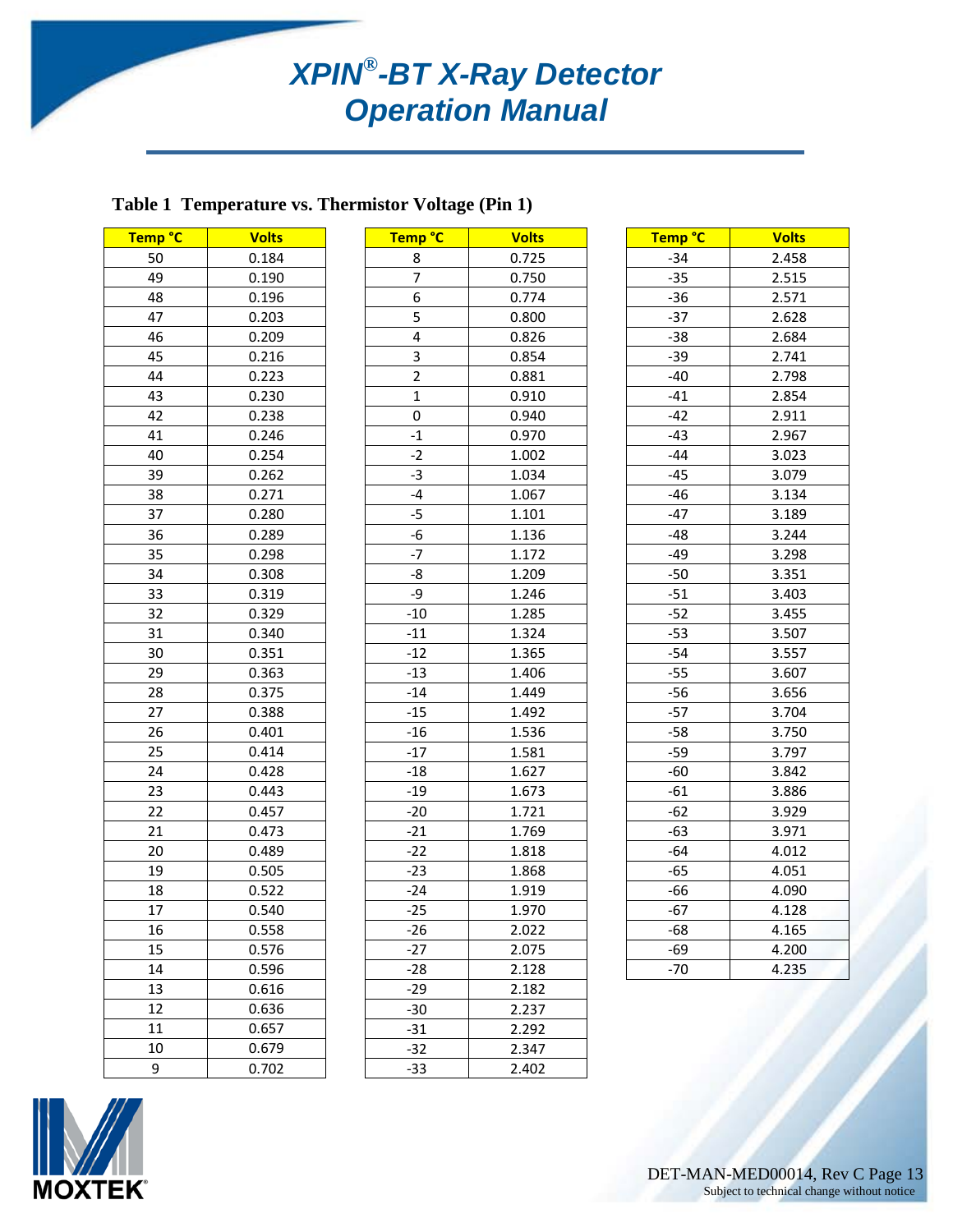#### <span id="page-13-0"></span>**Mechanical Drawing of XPIN-BT Detector**



![](_page_13_Picture_3.jpeg)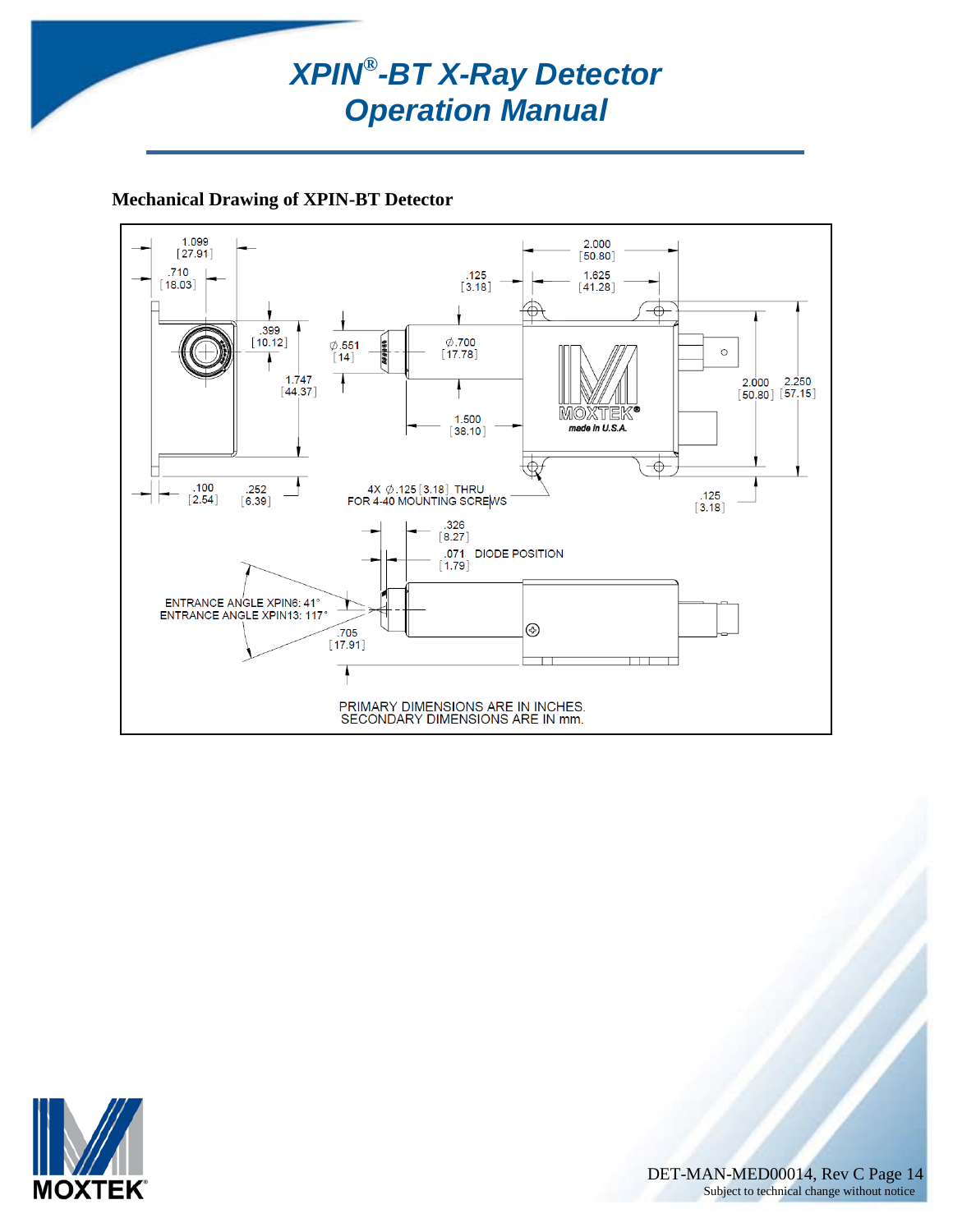![](_page_14_Picture_0.jpeg)

#### <span id="page-14-0"></span>**Mechanical Drawing of Adapter Plate**

![](_page_14_Figure_2.jpeg)

![](_page_14_Picture_3.jpeg)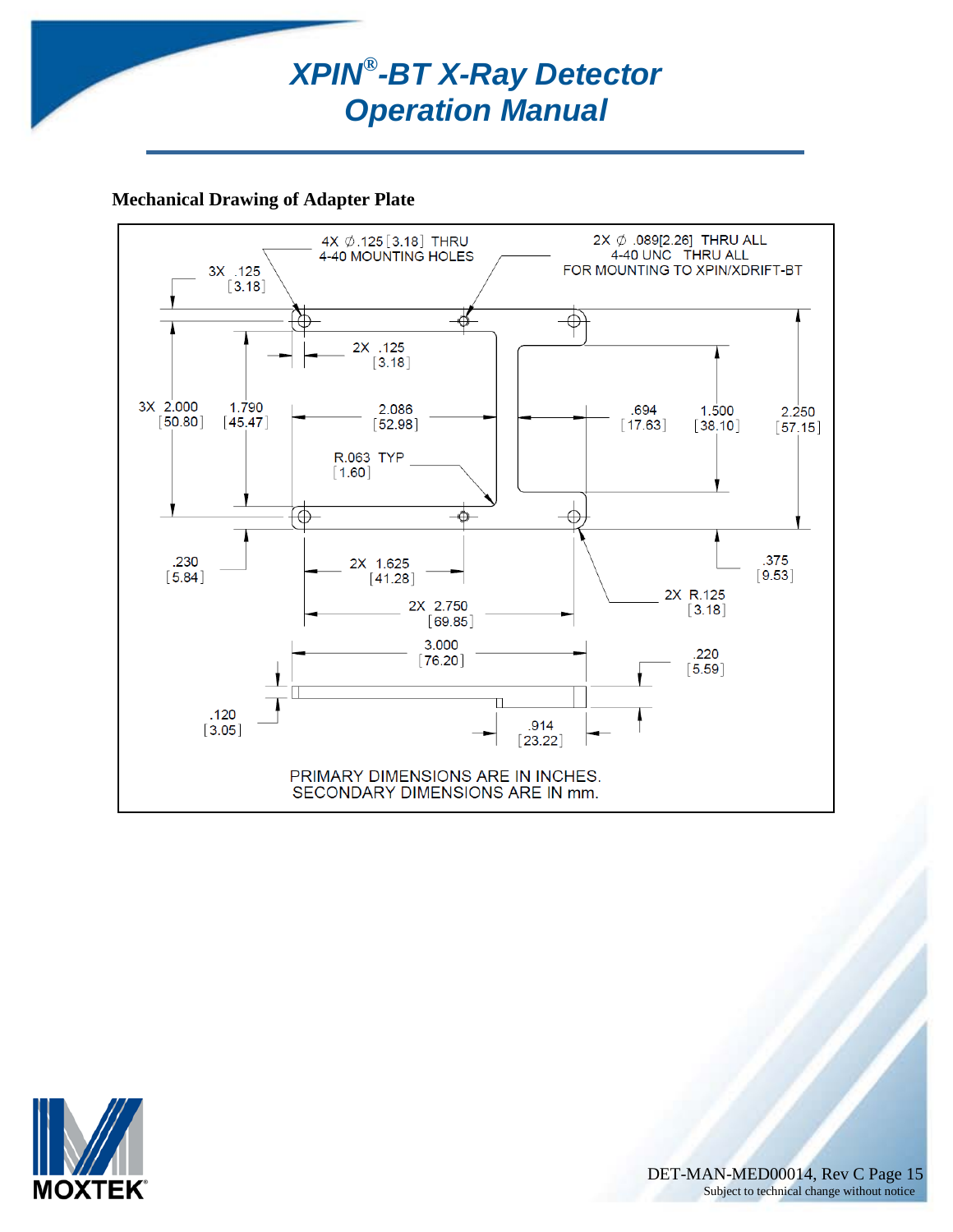![](_page_15_Picture_0.jpeg)

#### <span id="page-15-0"></span>**Mechanical Drawing of XPIN-BT and Adapter Plate**

![](_page_15_Figure_2.jpeg)

![](_page_15_Picture_3.jpeg)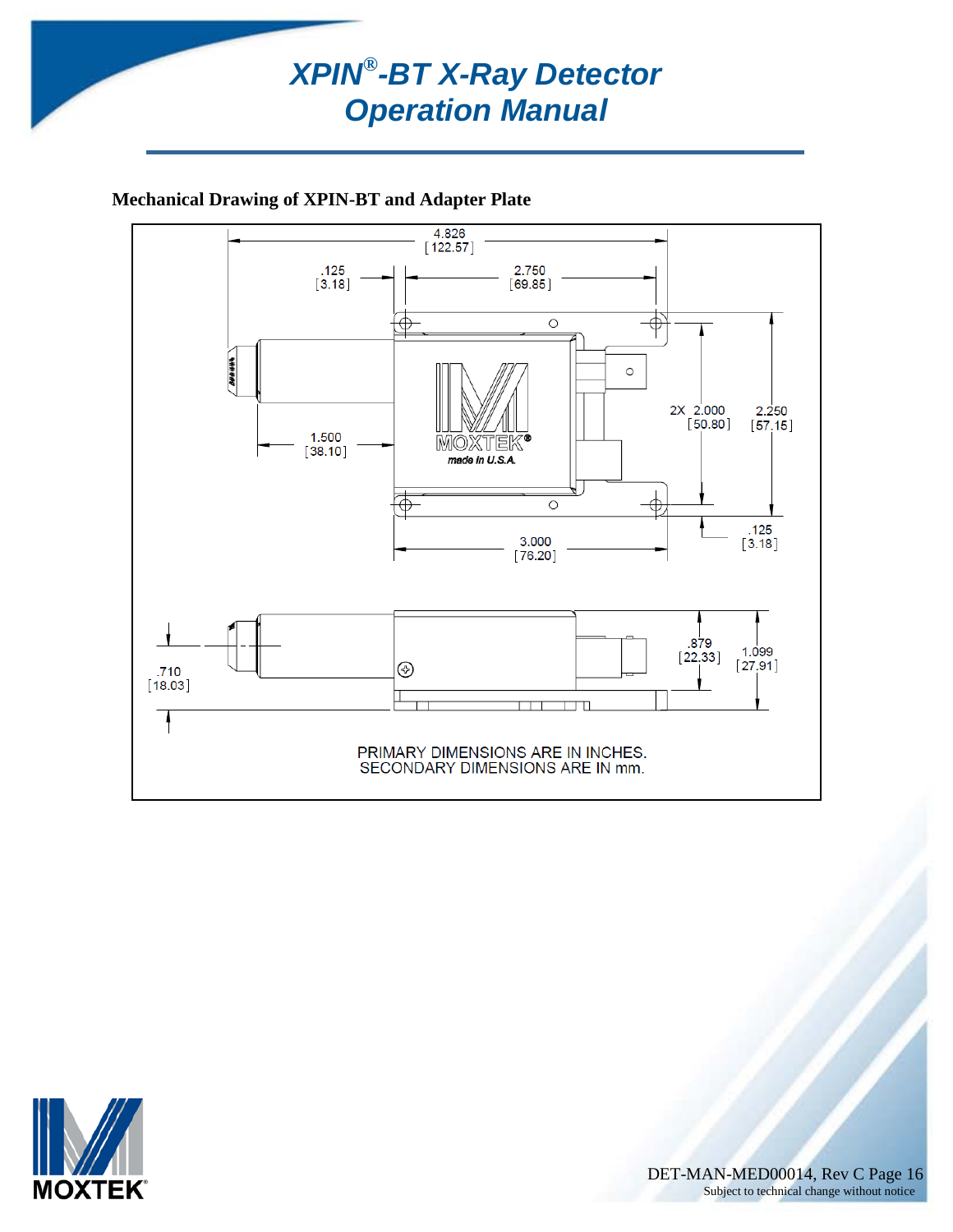#### <span id="page-16-0"></span>**Internal Temperature Controller Block Diagram**

![](_page_16_Figure_2.jpeg)

![](_page_16_Picture_3.jpeg)

DET-MAN-MED00014, Rev C Page 17 Subject to technical change without notice